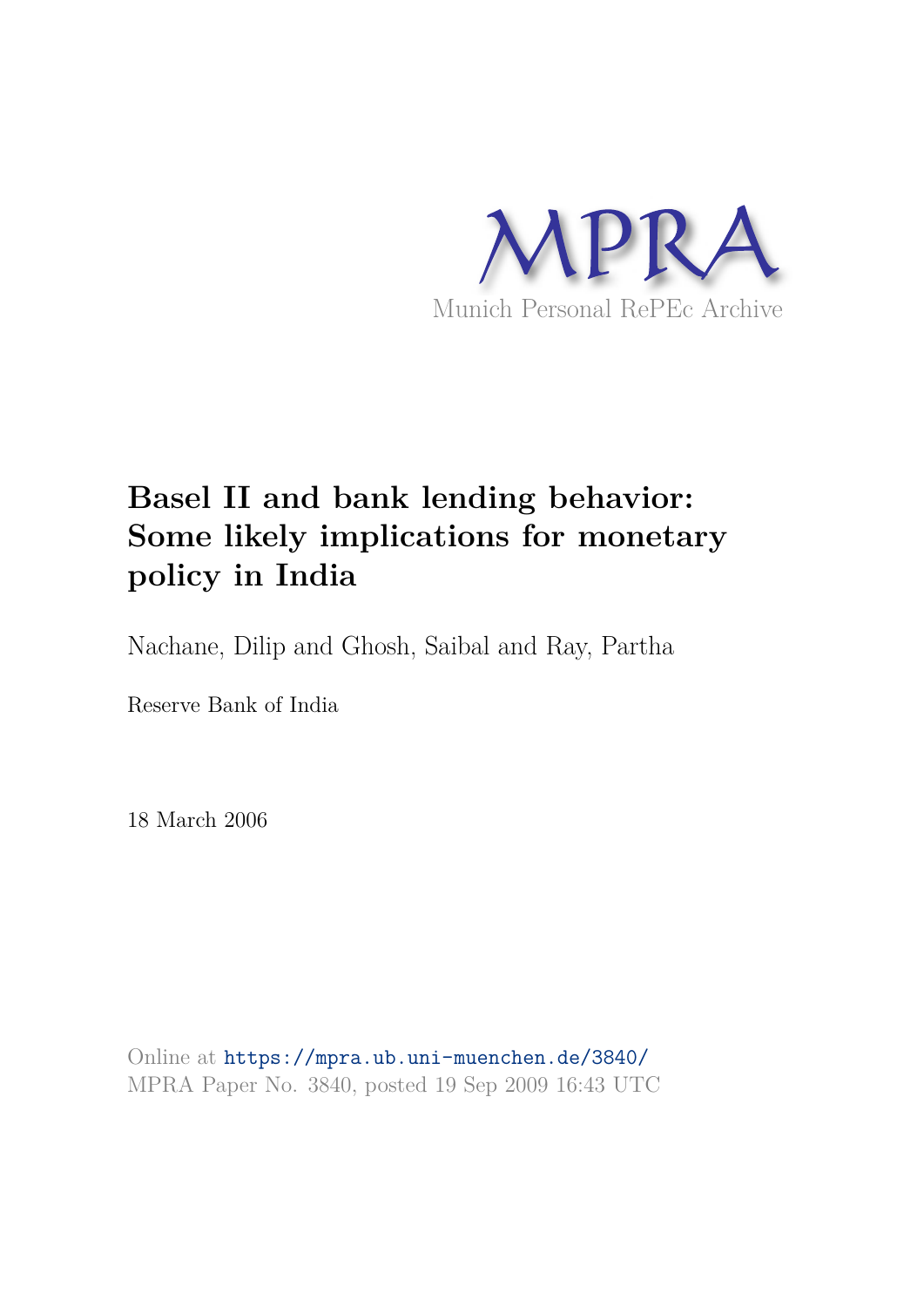## **Basel II and bank lending behavior: Some likely implications for monetary policy in India**

## **D. M. NACHANE SAIBAL GHOSH PARTHA RAY<sup>1</sup>**

*The new Basel Accord is slated to be effective in India sometime around 2007. This raises the questions of how the revised standards will influence the bank behaviour. Using a simple theoretical model, it is shown that the revised Accord will result in asymmetric differences in the efficacy of monetary policy in influencing bank lending. This will, however, depend on a number of factors, including whether banks are constrained by the risk-based capital standards, the credit quality of bank assets and the relative liquidity of banks' balance sheets. The basic model is empirically explored using data on Indian commercial banks for the period 1996-2004. The analysis indicates that the effect of a contractionary monetary policy will be significantly mitigated provided the proportion of unconstrained to constrained banks in the system is significantly high.* 

## **I**

## **Introduction**

 Ever since its publication in June 1999, the New Capital Adequacy Framework (or Basel II as it is popularly called) has generated intense debate among policymakers and academia alike.<sup>1</sup> As is by now well known, the new Accord incorporated three major elements or "pillars": (a) minimum capital requirements, based on weights intended to be more closely aligned to economic risks than the 1988 Accord; (b) supervisory review, which set basic standards for bank supervision to minimise regulatory arbitrage; and, (c) market discipline, which envisages greater levels of disclosure and standards of transparency for the banking system. The revised standards are intended to be applicable to large, internationally active banks in both U.S. and elsewhere (BIS, 2004; Caruana, 2004).

 Recognising that the risk-based capital standards need to evolve along with changes in financial markets and improvements in risk measurement and management by banks, one of the primary purposes of the revised Accord is to align regulatory capital requirements more closely with the underlying credit risks in the activities of banks, thereby reducing distortions existing in the current Accord.<sup>2</sup> This is sought to be accomplished, in part, by incorporating credit ratings into the regulatory capital standards and allowing the risk-based capital requirements on certain assets to vary as the credit ratings of the underlying borrowing entities change (Nachane and Ghosh, 2004; Monfort and Mulder, 2000).

 $\ddot{ }$ 

*<sup>1</sup> Senior Professor, Indira Gandhi Institute of Development Research, Gen. A.K.Vaidya Marg, Goregaon East, Mumbai 400063 ; Assistant Adviser, Department of Economic Analysis and Policy, Reserve Bank of India, Fort, Mumbai and <sup>1</sup> Director, Department of Economic Analysis and Policy, Reserve Bank of India, Fort, Mumbai 400001. The views expressed and the approach pursued in the paper reflects the personal opinion of the authors.*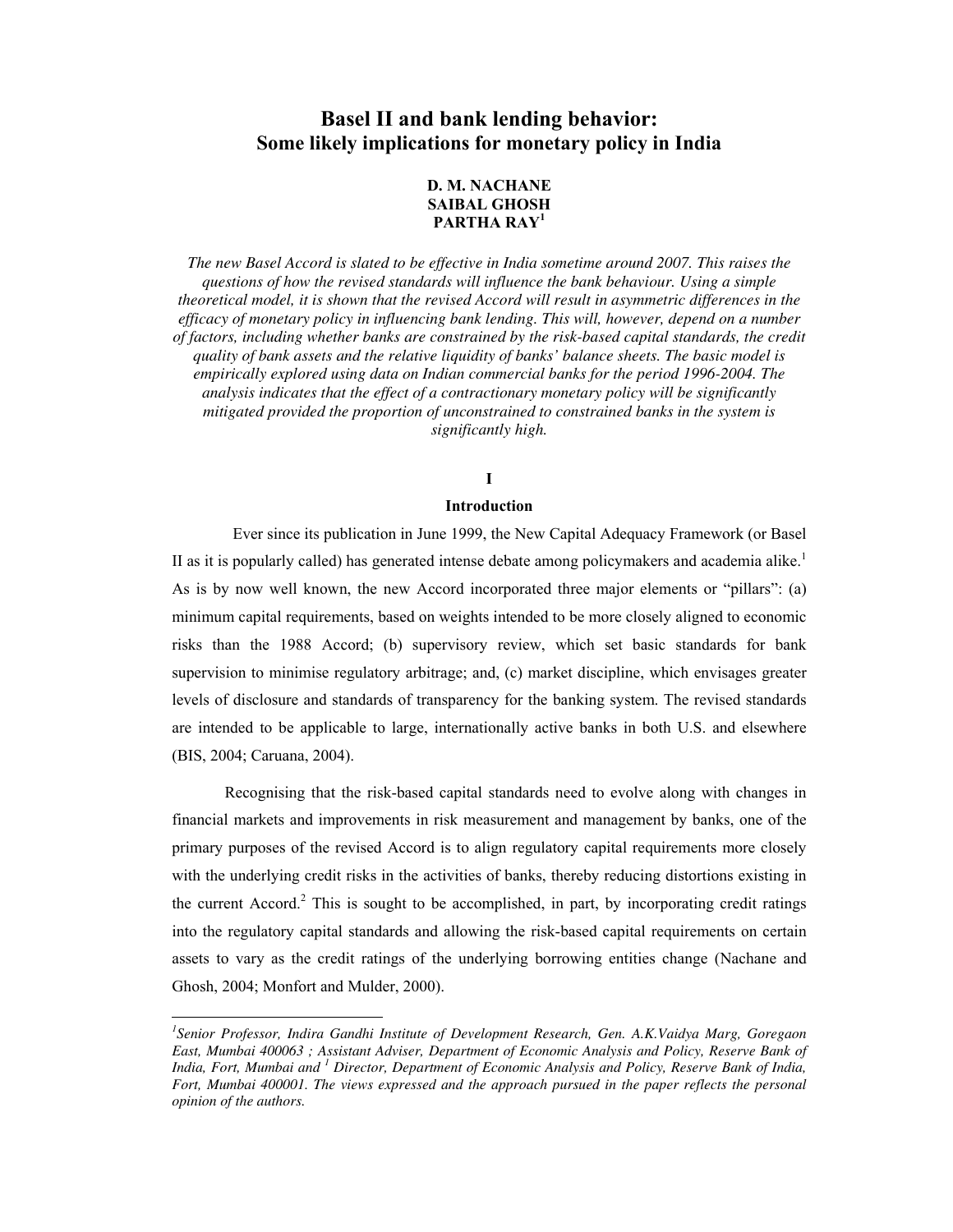The likely impact of the Accord on the behaviour of banks has occasioned much discussion. In particular, it has been argued that the behaviour of banks could be different depending on whether they are capital-constrained or not – an issue fraught with significant implications for monetary policy. This question forms the main focus of this paper. To this end, we engage in an analytical exercise designed to capture certain basic features of the Indian environment supplemented by a preliminary empirical analysis.

The rest of the paper is organised as follows. A brief discussion of the relevant literature is contained in Section II. The basic framework of the model along with the implications of Basel II for constrained and unconstrained banks is detailed in Section III. The subsequent section presents some preliminary empirical results. Certain policy concerns and concluding observations emanating from the study are addressed in Section V.

## **II**

#### **Received Literature**

 Existing theory suggests a number of ways in which regulatory capital may alter bank lending behaviour and correspondingly, the efficacy of monetary policy, often with conflicting results. Models such as those by Chami and Cosimano (2001) and Van den Heuvel (2002) emphasize the relationship between monetary policy and bank capital, tracing the impact of changes in monetary policy on bank capital and lending via the altering of bank profitability. Alternately, under the bank lending channel hypothesis, monetary policy has a direct effect on the supply of bank loans as banks fund loans, at least in part, with reservable deposits. Van den Heuvel (2002) notes that a binding regulatory capital requirement, limits the ability of capitalconstrained banks to increase lending in response to an expansionary monetary policy, and thereby, to an extent, reducing the potency of monetary policy. In contrast, Stein (1998) notes that bank capital might mitigate adverse selection problems. In the event of a contractionary monetary policy, capital-constrained banks are less likely to increase their issuance of reservable deposits and more likely to decrease lending, thus making monetary policy more potent. One possible explanation for these seemingly conflicting findings is that important cross-sectional differences exist in how banks respond to monetary policy shocks (Kashyap and Stein, 1994; Peek and Rosengren, 1995a; Kishan and Opiela, 2000). However, central to all these theories is the notion that monetary policy affects, either directly or indirectly, the supply of bank loans, and that the strength of this relationship can be influenced, at least in part, by regulatory capital standards.

 An alternative way to address the issue of how regulatory capital standards influence bank lending and monetary policy is to examine empirical studies of the 1988 Accord. Studies such as those by Hall (1993), Haubrich and Watchel (1993), Wagster (1996), Jackson et al. (1999), Furfine (2000), Aggarwal and Jacques (2001), Rime (2001) and Ghosh et al. (2003) suggest that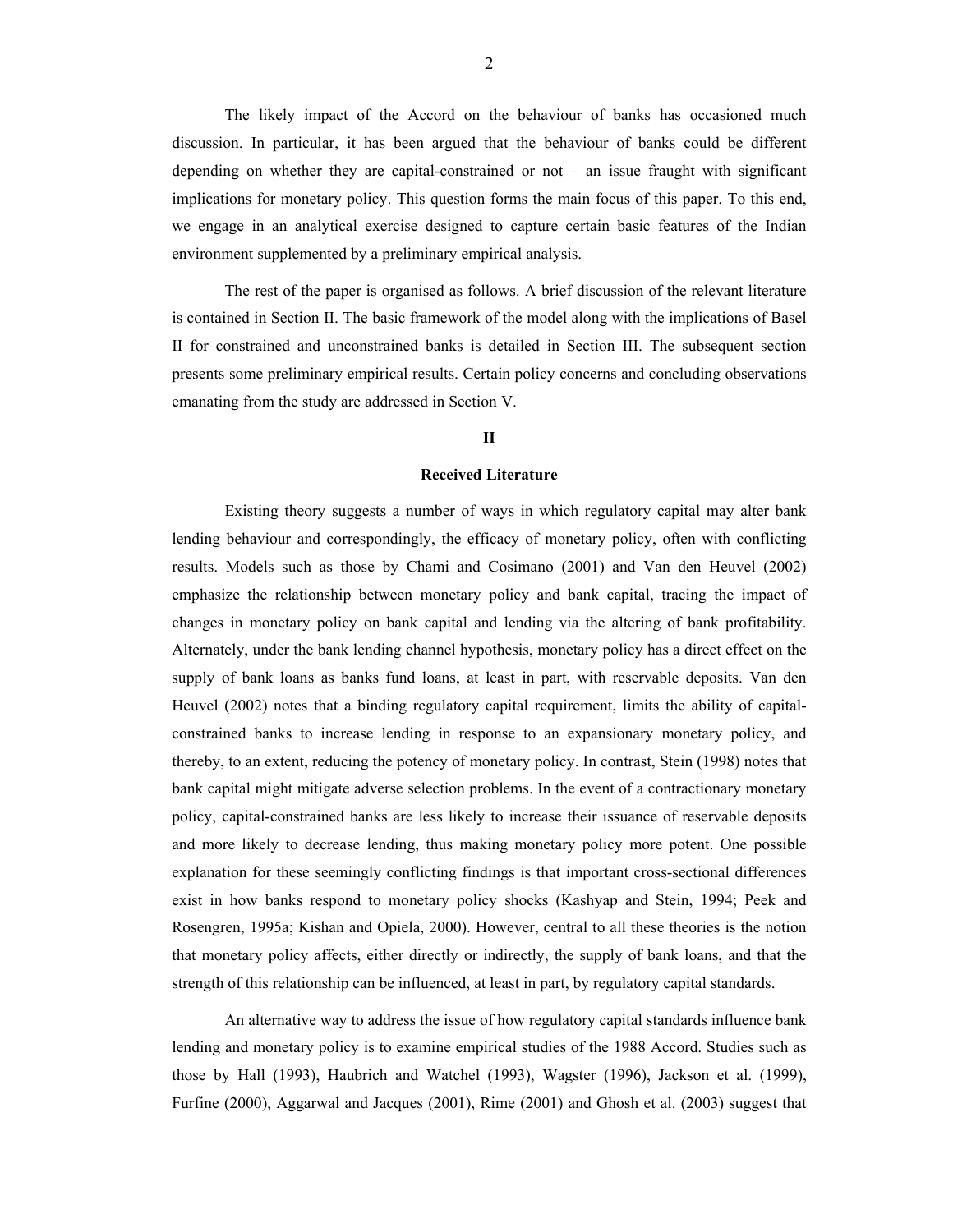banks altered the composition of their balance sheets in response to the risk-based capital standards, generally migrating to assets of higher credit risk. If the composition of banks' assets has an influence on the efficacy of monetary policy, as is subsumed under the credit view of monetary policy, then asset substitution resulting from a revised Accord may impact the transmission process. Other studies, such as those by Kashyap and Stein (1994) and Thakor (1996) have demonstrated that risk-based capital standards alter the relationship between money and bank lending, with implications for the effectiveness of monetary policy. In addition, Hancock and Wilcox (1993), Berger and Udell (1994) and Peek and Rosengren (1995b) have examined the role played by capital standards during the credit crunch of the 1990s. While prior research is a pointer to the fact that the 1988 Accord had a significant influence on bank portfolio composition and monetary policy, the existing research is limited in its applicability to the revised Accord as some key elements of the forthcoming revised standards differ significantly from the old Accord.

 The present study contributes to the literature on bank capital regulation by examining how the forthcoming revisions to the risk-based capital standards are likely to alter bank lending and the efficacy of monetary policy. Resorting to a modification of recent work by Peek and Rosengren (1995a) and Kishan and Opiela (2000), an asymmetric response is shown to emerge in banks' reaction to monetary policy under the revised Accord. Specifically, systematic differences are shown to exist in the effectiveness of monetary policy, depending not only on whether banks are constrained by the revised risk-based capital standards, but also on the credit quality and relative liquidity of the assets held in the portfolio of the capital-constrained banks. In addition, it is demonstrated that under a revised Basel Accord, changes in credit ratings is also a likely influence on the efficacy of monetary policy.

#### **III**

#### **A Theoretical Model**

 The preceding sections raise the issue of how the imposition of a revised risk-based capital standards (i.e., one where capital requirements are based on credit rating and can migrate as the credit ratings on asset change), will influence bank lending and the transmission mechanism of monetary policy.

 The model described is akin to Peek and Rosengren (1995a) and Kishan and Opiela (2000), with one major exception: it explicitly recognises that banks are subject to a risk-based capital requirement and as a result, includes, in addition, equations (11), (12) and (13). Peek and Rosengren (1995a) examine the model under the assumption that the leverage ratio is binding, while Kishan and Opiela (2000) assume that the regulatory capital standards are not binding.<sup>3</sup>

The following assumptions lie at the core of the analytical set up: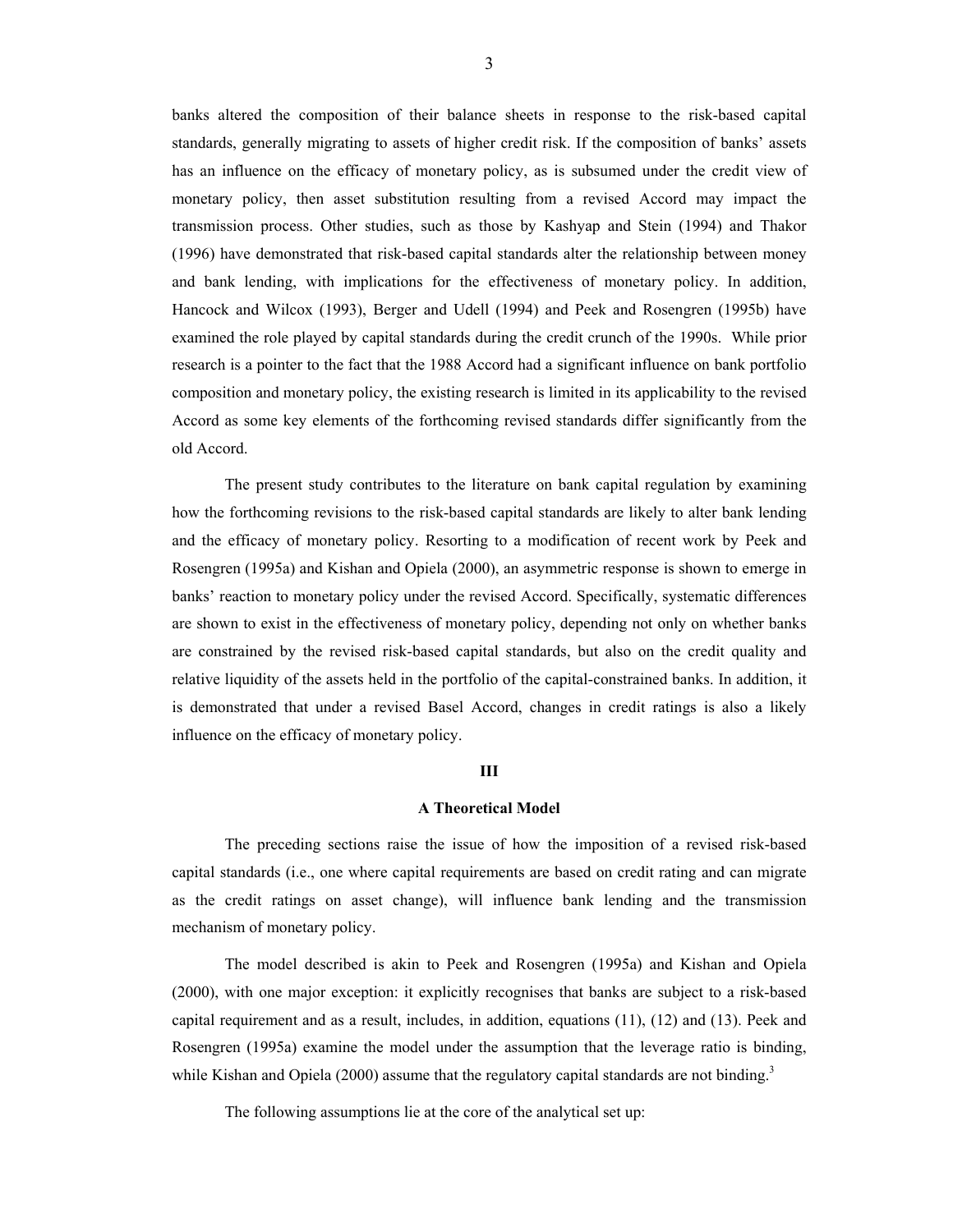- In the spirit of Bernanke and Blinder (1988), reserve requirement are supposed to apply only to demand deposits.
- There is a mark-up interest rate pricing of deposits, loans and securities (with reference to the policy rate);
- Non-interest incomes/off-balance sheet incomes are ignored for analytical tractability; and
- The risk-weights on loans and securities are specified in terms of a single security.

Banks are assumed to hold three assets: reserves  $(R)<sup>4</sup>$ , securities (S) and loans (L) and two types of liabilities: demand deposits (DD) and time deposits (TD). They are subject to the traditional balance sheet constraint:

(1) R+ S+L=DD+TD+K, where K denotes capital.

 We first model the liability side and subsequently turn to the asset side. On the liability side of the balance sheet, bank capital is assumed to be fixed in the short run, since both theoretical considerations (Stein, 1998) and empirical evidence (Cornett and Tehranian, 1994) suggests that raising capital can be costly for banks, more so, if they are constrained by risk-based capital standards (Jacques and Nigro, 1997). Demand deposits are assumed to be related inversely to the Bank Rate  $(r_{BK})$ , and the amount of time deposits depends on the spread between the rate banks pay on time deposits  $(r_{TD})$  and the mean rate on term deposits in the market  $(r_{TDM})$ . Therefore,

$$
(2) \qquad DD = a_0 - a_1 r_{BK}
$$

(3)  $TD = f_0 - f_1(r_{TD} - r_{TDM})$ 

 On the asset side, given the level of demand deposits, banks are required to hold reserves (R), such that,

(4)  $R = \alpha DD$  with  $\alpha$  being the reserve requirement ratio.<sup>5</sup>

 In addition, banks are assumed to hold securities in fixed proportion to the level of demand deposits, netted for the quantum of reserves,

(5) 
$$
S = h_0 + h_1 DD - R; \qquad h_0 > 0, 1 > h_1 > 0^6
$$

 Furthermore, the loan market is assumed to be imperfectly competitive, with banks possessing some market power. Thus, effectively an inverse relationship is postulated between the demand for loans and the differential between the interest rate offered on loans  $(r<sub>L</sub>)$  relative to some mean rate in the market  $(r_{LM})$ .

(6) 
$$
L = g_0 - g_1 (r_L - r_{LM}); \t g_0 > 0, g_1 > 0
$$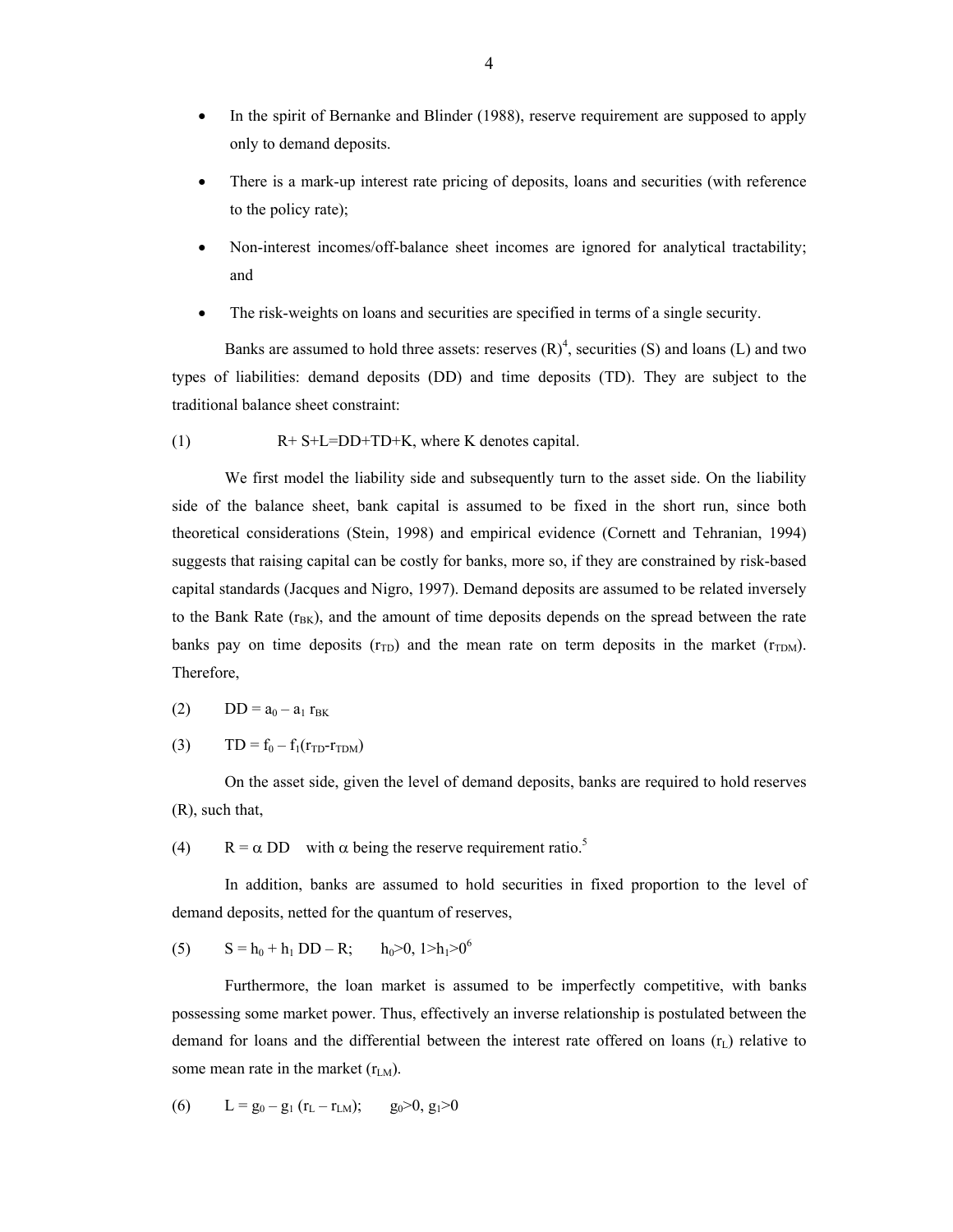Finally, interest rates on time deposits, loans and securities are assumed to be a mark-up on the Bank Rate (the policy variable) as follows<sup>7</sup>:

- (7)  $r_{\text{TDM}} = b_0 + \varphi r_{\text{BK}}$
- (8)  $r_{LM} = c_0 + \varphi r_{BK}$
- (9a)  $r_S = e_0 + \varphi r_{BK}$
- (9b)  $r_{SD} = q_0 + \varphi r_{TD}$

Given (1) to (9b), banks are assumed to maximise profits, such that: (10)  $\pi = (r_L - \theta) L + r_S S - r_{DD} DD - r_{TD} TD$ 

 where the first term is the interest income on loans netted for loan losses, the second term is the interest income on securities and the third and fourth terms are the interest expense on demand and time deposits, respectively. In their attempt to maximise profits, banks face a regulatory constraint:

(11) 
$$
K \ge \gamma_S S + \gamma_L L
$$

 Equation (11) recognises that banks are subject to risk-based capital requirements, where  $\gamma_i$  (i=S, L) measure the risk-based capital requirements for securities and loans, respectively.

 In order to explicitly incorporate credit ratings, the risk-based capital requirements for bank loans and securities can be written as:

- (12a)  $\gamma_L = \rho \Omega_L$
- (12b)  $\gamma_S = \rho \Omega_S$

where  $\rho$  is the specified regulatory minimum capital ratio.<sup>8</sup> Furthermore, the risk-weights on loans and securities  $\Omega_L$  and  $\Omega_S$  are both variable and a function of the credit rating of the underlying entity such that:

- (12c)  $\Omega_L = \Omega_L(c_L)$  such that  $\partial \Omega_L / \partial c_L < 0$
- (12d)  $\Omega_s = \Omega_L(c_s)$  such that  $\partial \Omega_s / \partial c_s < 0$

Under an external ratings approach,  $\Omega_L$  varies inversely with the credit rating of the borrowing entity in the loan contract,  $c<sub>L</sub>$  and  $\Omega<sub>S</sub>$  varies inversely with the credit rating of the borrowing entity underlying the security,  $c_S^{9,10}$ 

#### *Constrained and Unconstrained Banks*

 It is useful to distinguish between constrained and unconstrained banks in this set-up. Substituting (12a) through (12d) into (11), and using equations (1) to (9), the Lagrangian so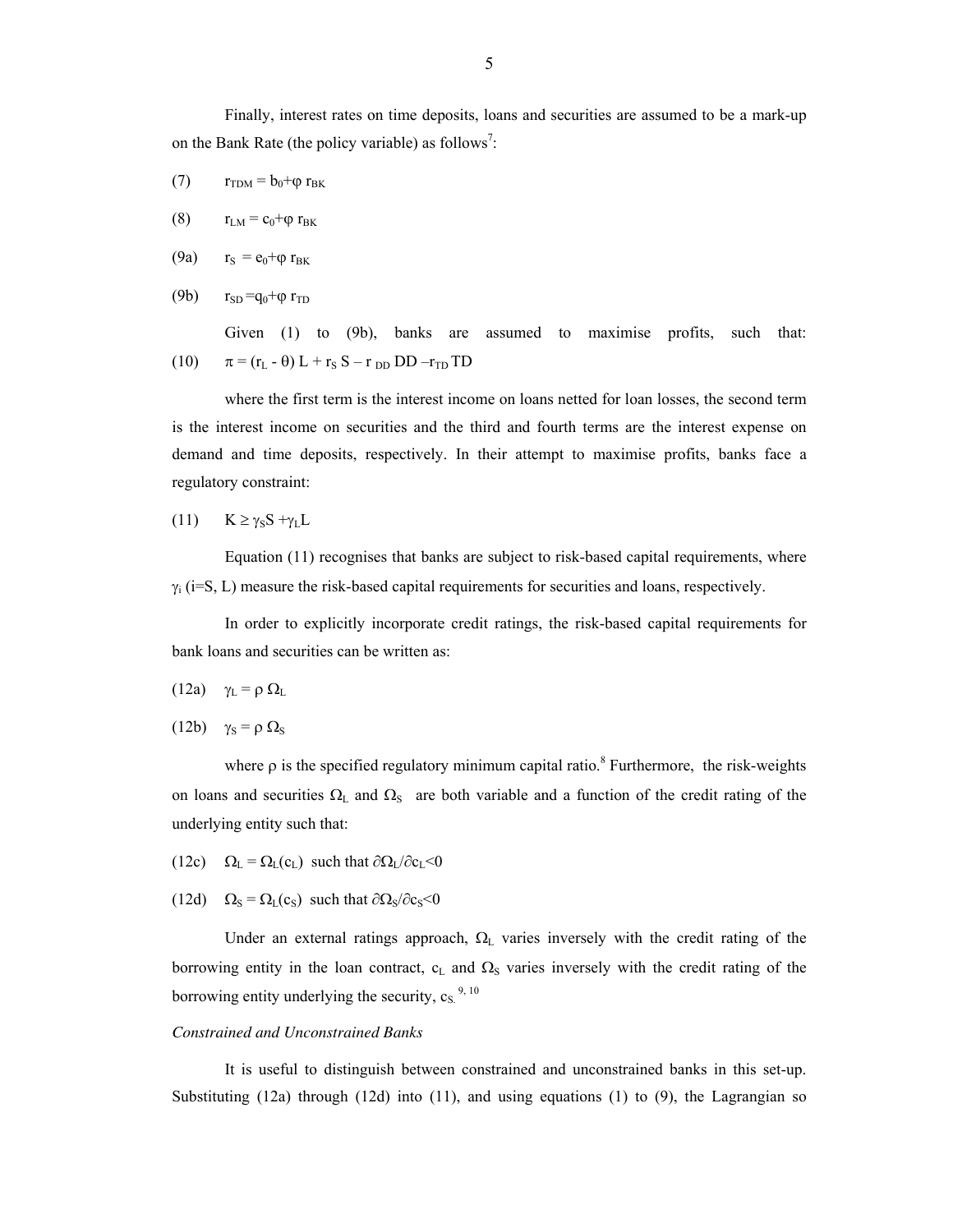## *Unconstrained Banks*

 Assuming banks are not constrained by the risk-based capital standards, a change in the Bank Rate can be shown to influence banks' portfolio composition such that:

- (13)  $\partial L/\partial r_{BK} = [-g_1a_1(1-h_1)/(f_1+g_1)] < 0$
- (14)  $\partial S/\partial r_{BK} = [-a_1(h_1 \alpha)] \leq 0$
- (15)  $\partial R/\partial r_{BK} = -a_1 \alpha < 0$
- (16)  $\partial TD/\partial r_{BK} = [f_1 a_1 (1-h_1)/(f_1+g_1)] > 0$
- (17)  $\partial$ DD/ $\partial$ r<sub>BK</sub> = -a<sub>1</sub> < 0
- (18)  $\partial (DD+TD)/\partial r_{BK} = [-a_1 (g_1+f_1h_1)/(f_1+g_1)] < 0$

 The results of (13) through (18) demonstrates that an increase in the policy rate will increase banks' issuance of time deposits, as banks seeks to replace funds lost as a result of a decrease in demand deposits; the increase in the former however, being insufficient to offset the fall in the latter, there would be an overall decrease in deposits (see 18). Given the contraction of liabilities, banks will reduce assets in response to the increase in the Bank Rate. Specifically, the decrease in demand deposits will lead to a contraction of reserves, with the impact on securities being uncertain. Kishan and Opiela (2000) argue that for banks that are unconstrained by the regulatory capital standards or alternately, hold large portfolio of securities relative to reserves,  $(h_1 - \alpha)$  will be positive, resulting in a decline in securities holding in response to a rise in the Bank Rate. Despite the changes in securities and the increase in time deposits, banks will reduce loans in response to a contractionary monetary policy, the magnitude of the decline being determined by the interest sensitivity of demand deposits  $(a_1)$ , time deposits  $(f_1)$  and loans  $(g_1)$ .

#### *Constrained Banks*

 Alternately, banks may be constrained by the revised risk-based capital standards. Under this condition, differentiating the Lagrangian and using the first-order conditions to solve for the key results yields:

(19)  $\partial L/\partial r_{\text{BK}} = [\rho \Omega_{\text{S}} a_1 (h_1 - \alpha)] / \rho \Omega_L \leq 0$ 

$$
(20) \qquad \partial S/\partial r_{BK} = [-a_1(h_1 - \alpha)] \leq = 0
$$

$$
(21) \qquad \partial R/\partial r_{BK} = -a_1 \alpha < 0
$$

$$
(22)\qquad \partial TD/\partial r_{BK}=[a_1(1-h_1)\,\rho\Omega_L+a_1(h_1\cdot\alpha)\,\rho\Omega_S]/\,\rho\Omega_L <=\!>0
$$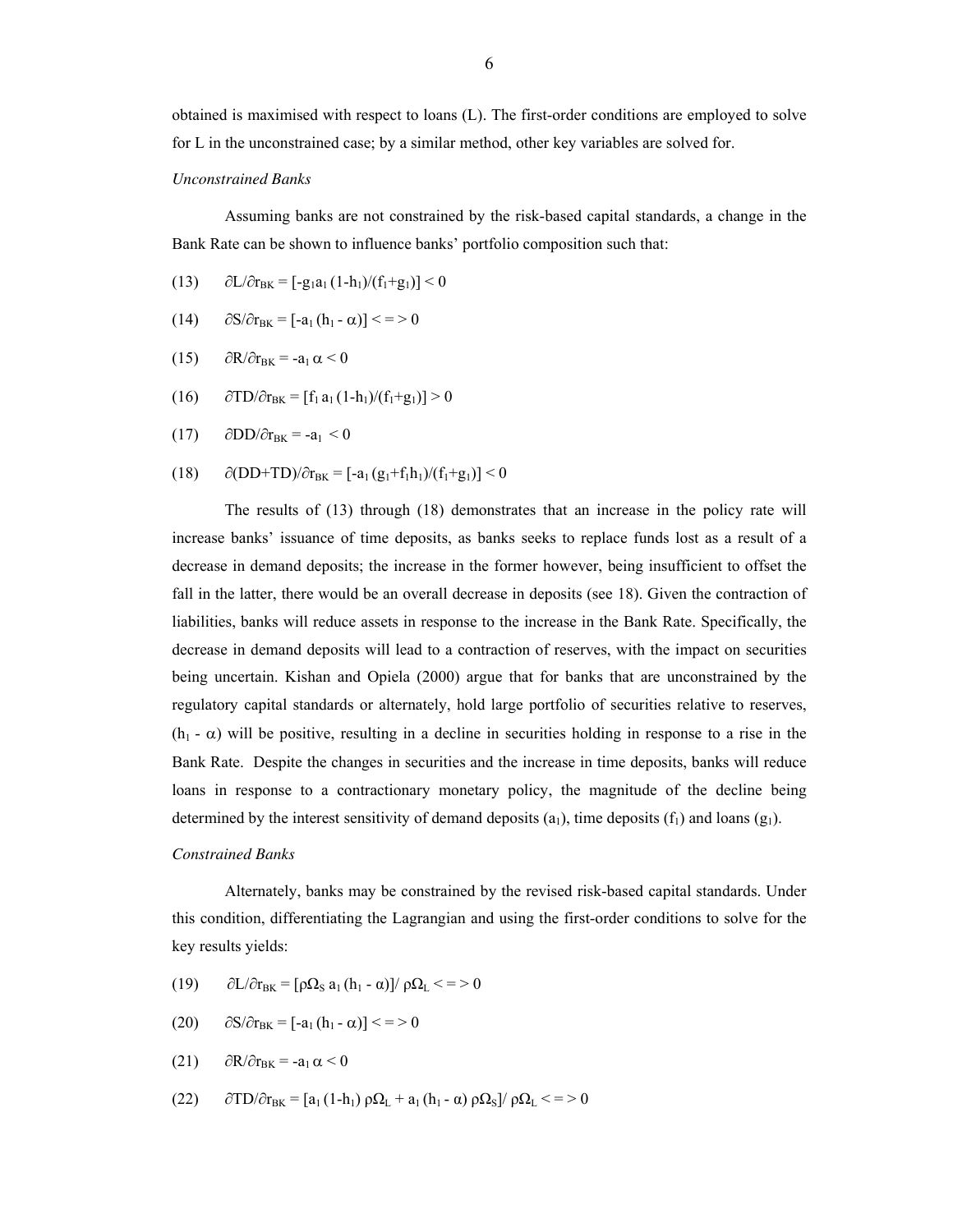(23)  $\partial$ DD/ $\partial$ r<sub>BK</sub> = -a<sub>1</sub> < 0

(24) 
$$
\partial (DD+TD)/\partial r_{BK} = [a_1(h_1 - \alpha) \rho \Omega_S - a_1 h_1 \rho \Omega_L]/\rho \Omega_L < 0^{11}
$$

 The results are fundamentally different from the unconstrained case in that the risk-based capital requirements on both loans and securities play a critical role in how assets and liabilities respond to changes in monetary policy. Specifically, not only do  $\rho\Omega_L$  and  $\rho\Omega_S$  influence how loans, time deposits and total deposits change as monetary policy changes, but the relative magnitude of the risk weights ( $\rho \Omega_s / \rho \Omega_L$ ) is an important factor. We refer to this as the *relative risk* parameter.

 As a point of comparison between the 1988 Accord and the new Accord, capital requirements on loans and securities under the 1988 Accord were fixed (footnote 10). Under a situation where bank portfolios are comprised on securities slotted in the 20% risk bucket  $(\Omega_{\rm s}=0.2)$  and commercial loans, which have 100% risk weight ( $\Omega_{\rm l}=1.0$ ), then the relative risk parameter would be 0.2. In contrast, under the revised Basel Accord, owing to the dependence of risk weights on credit ratings, the 'relative risk' parameter will be variable within a certain magnitude.<sup>12</sup> Given the greater granularity of risk-weights for commercial loans under the revised Accord, the efficacy of monetary policy will vary depending on the credit quality of the borrowing entities. Assuming  $(h_1 - \alpha) < 0$ , if the relative risk parameter is 0.13, as would occur if banks had portfolios comprised of commercial loans rated below BB-, then monetary policy would be less effective under the revised Accord than under the 1988 Accord. Alternately, if the relative risk parameter is unity, as would be the case if the portfolio is comprised of loans rated AA- or better, then monetary policy would be more effective under the revised Accord vis-à-vis the 1988 Accord.

 From the preceding example, and the results obtained from (19) and (20), it can be seen that (h<sub>1</sub> - α) also differentiates the response of capital constrained banks to changes in monetary policy. As such, three cases merit attention.

**Case 1:**  $(h_1 - \alpha) > 0$ **: In this case, banks have a large securities portfolio relative to their** holding of reserves (a more liquid balance sheet). This might be the case if securities are a substitute for external debt financing, and in the event of a contractionary monetary policy, banks cannot switch costlessly between demand and time deposits, thus making external debt financing costly (Kashyap and Stein, 1997). In this case, a rise in Bank Rate increases time deposits but lowers demand deposits, thereby leading to an overall decline in deposits. This view is in consonance with the lending view of monetary policy which argues that banks do not fully insulate their lending activities from shocks by switching between types of deposits (Kashyap and Stein, 1994).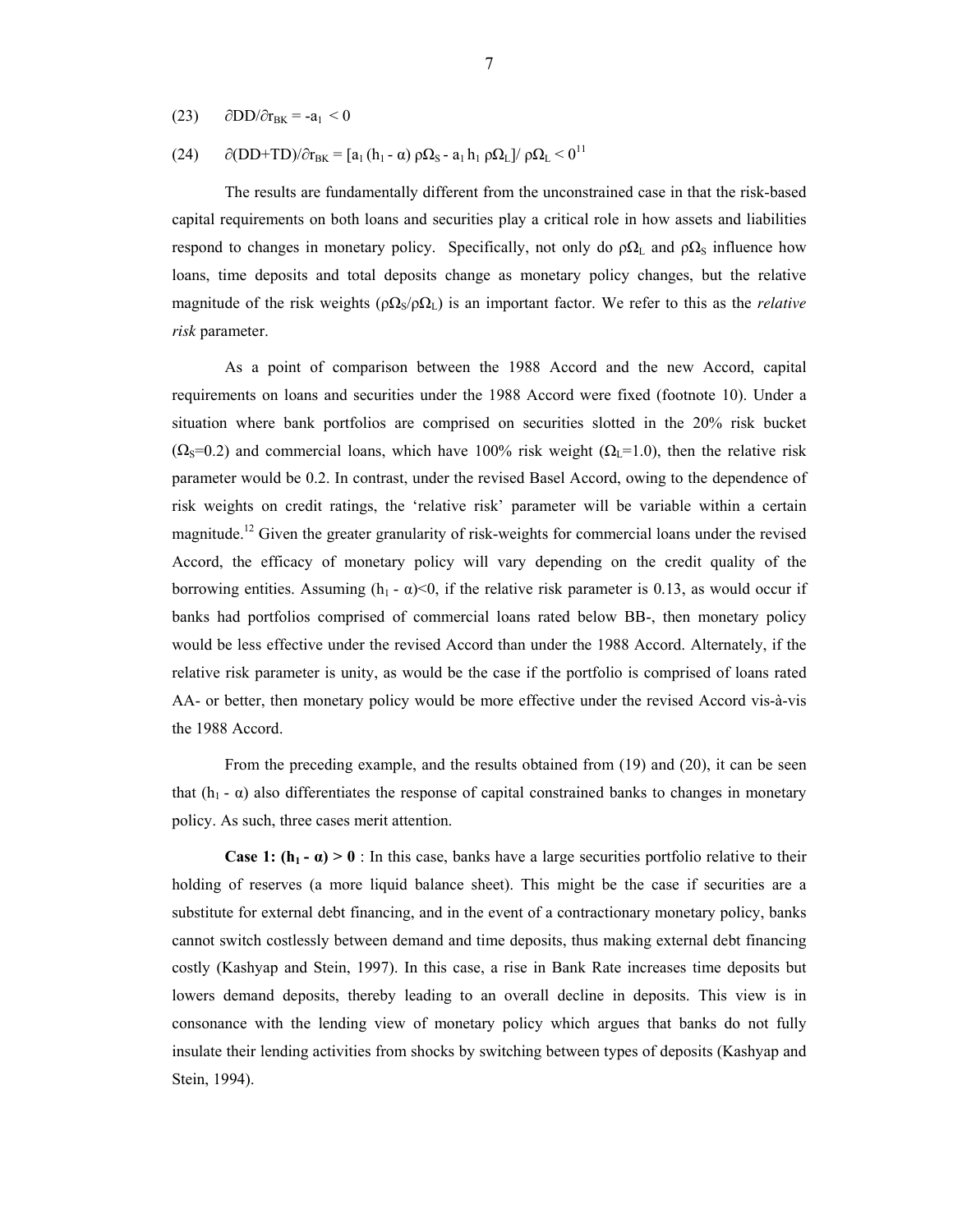**Case II:**  $(h_1 - \alpha) < 0$ : In this case, banks do not hold a large securities portfolio relative to their holding of reserves, thereby making their balance sheet less liquid. In this case, the impact of a monetary policy shock on time deposits is indeterminate and depends on the relative magnitude of certain parameters (h<sub>1</sub>,  $\alpha$ ,  $\Omega$ <sub>5</sub>,  $\Omega$ <sub>L</sub>). In the event of a contractionary monetary policy, while the response of time deposits is not clear, a priori, the decline in total deposits is greater and less deposit are available to support loans. This, in essence, is supportive of the bank lending channel that the decrease in demand deposits is not fully offset by the rise in time deposits consequent upon a contractionary monetary policy action. With shrinkage in liabilities, total assets decline as well. Given the fact that these banks are constrained by the risk-based capital standards and have a relatively small holding of securities portfolio, banks respond to the decline in total deposits by liquidating some loans. Because the risk-based capital standards place a capital requirement on both loans and securities, liquidating loans frees up some capital which banks can use to acquire interest bearing securities.

**Case III:**  $(h_1 - \alpha) = 0$ : In this case, banks holding of securities portfolio is evenly matched by their holding of reserves. A contractionary monetary policy leads to an unambiguous decline in deposits, shrinking overall asset base. Since these banks are constrained by the riskbased capital standards, banks respond to the decline in total deposits by lowering their reserve holding, whilst keeping their portfolio of securities unaltered.

 Equations (19) to (24) provide an analysis of the impact of changes in Bank Rate on various components of banks' balance sheets under the assumption that securities have a non-zero risk weight. In case the assumption is relaxed and it is assumed that securities have a zero risk weight ( $\Omega$ <sub>S</sub>=0), the results for time deposits, total deposits and loans change significantly.<sup>13</sup> To see this, note that an expansionary monetary policy would lead banks to substitute demand deposits for time deposits, with the change in total deposits being positive. On the asset side, part of the increase in deposits would result in an increase in reserves, depending on the relative response of securities *vis-à-vis* reserves (i.e., the sign of  $h_1 - \alpha$ ). Regardless of what happens to securities, banks keep their loan portfolio unaltered. This is the Kashyap and Stein (1994) result: monetary policy is not effective in changing bank lending. In the case where  $h_1$  exceeds  $\alpha$ , banks choose to increase their securities holdings, but not their loans, because, at the margin, an increase in loans would require already capital-constrained banks to add additional capital, while increasing government securities (because of the zero risk-weight), entails no additional capital, but yet allows banks to increase profits.

 Collectively, the results for capital constrained banks concur with Kishan and Opiela (2000) in finding that bank capitalisation is critical to explaining cross-sectional differences in the response of banks to changes in monetary policy. Explicit incorporation of the risk-based capital standards into the framework, shows that this response is asymmetric: the relative liquidity of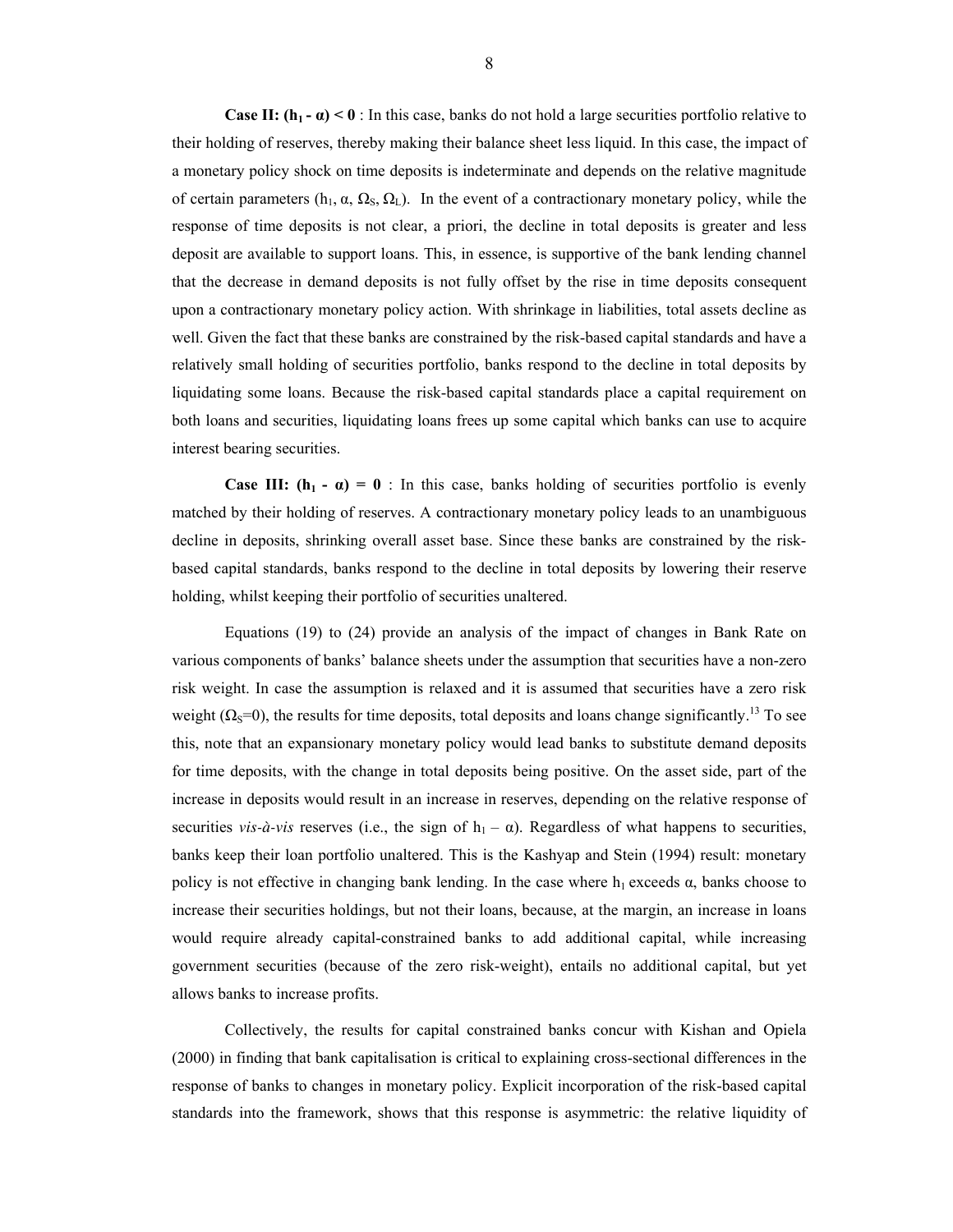constrained banks' balance sheets and the credit quality of the banks' loans and securities are also critical components towards understanding how banks respond to changes in monetary policy.

## **IV**

#### **Empirical Strategy**

The theoretical model, while highly simplified, indicates that constrained and unconstrained banks are likely to exhibit differential response to changes in monetary policy. The loans, reserves and deposits of unconstrained banks would respond negatively to Bank Rate changes, while the response of their time deposits would be in the same direction as the Bank Rate changes. The response of constrained banks would be similar as far as reserves and deposits were concerned, but neither the response of loans nor that of time deposits is clear cut *a priori*. Thus, the theoretical model indicates that *a priori* the response of securities, reserves and demand deposits is likely to be identical in both instances.

To explore the proposition, we employ annual data on commercial banks for the period 1993-2004. The data are culled from the yearly RBI publication, *Statistical Tables Relating to Banks in India*, which provides annual data under major heads of assets and liabilities as well as the income and expenditure profile of banks. Information on the monetary policy indicators viz., Bank Rate and yield on 364-day treasury bills is sourced from the Handbook of Statistics on Indian Economy (RBI, 2004).

 To test the validity of the comparative static results, following from the theoretical exercise, we conduct a simple pooled regression to examine the response of the basic bank balance sheet variables to a change in the Bank Rate, the monetary policy indicator. It may be mentioned that the Bank Rate was activated as a signalling rate in April 1997, and was therefore dormant for a major part of the sample period. Therefore, to judge the robustness of the results, we also employ the primary market yield on 364-day treasury bills as the alternate monetary policy indicator (Prasad and Ghosh, 2005).

We adopt two methodologies for classifying banks as unconstrained. First, we compute the leverage ratio (defined as capital plus statutory reserves to total assets) and classify banks as unconstrained (resp., constrained) depending on whether their leverage ratio exceeds (resp., falls short of) the median leverage ratio of banks in the sample. This variable is computed across all the banks (public, private and foreign banks) for the period 1993-2004.<sup>14</sup> Given that the new private banks became operational in 1995 and 1996, this provides us with an unbalanced panel of banks ranging from a low of 56 for the years 1993 and 1994 to a high of 64 banks for the period 1996- 2004; with 63 banks being operative in the year  $1995$ .<sup>15</sup>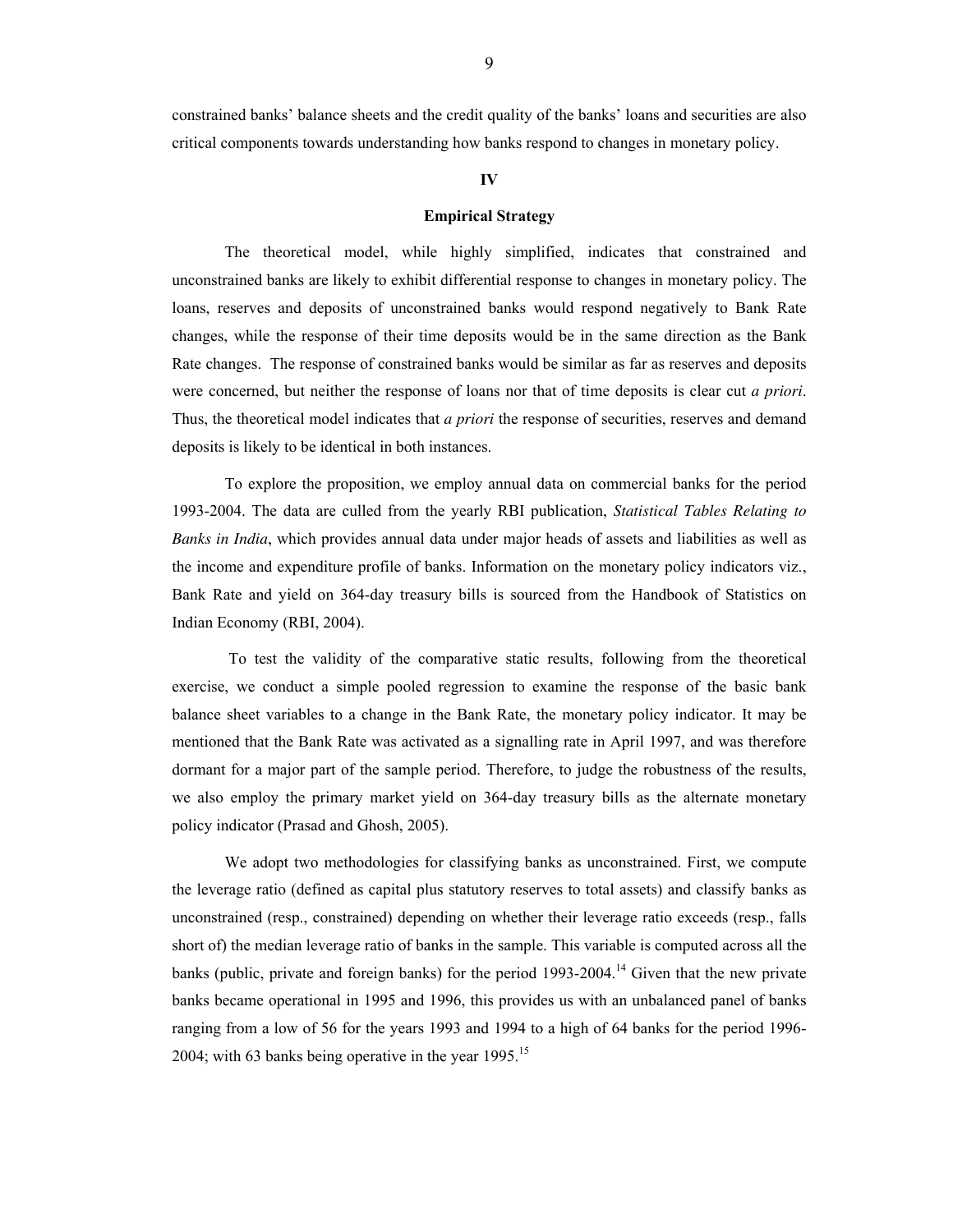An alternate way to classify banks as unconstrained is based on their risk-based capital (RBC) standards. Specifically, if the RBC of a bank is equal to or above the regulatory capital ratio, the bank is classified as unconstrained (otherwise it is constrained). Since the RBC standards for banks are reported from the period beginning 1996 onwards, this sample encompasses a balanced panel of 64 banks for a reduced time span beginning 1996 through 2004.

 We therefore have four sets of panel observations comprising two sets of banks: the first set of banks which comply with the regulatory minimum capital standards, defined in terms of either their leverage ratio or their risk-based capital ratio (unconstrained banks) and the second set of banks which did not comply with such standards (constrained banks). The primary purpose of the empirical exercise is to examine the response of a change in the monetary policy indicator on (a) loans, (b) investment, (c) reserves, (d) time deposits and (e) aggregate deposits, for the entire sample as also for the unconstrained and constrained banks separately. Tables 1 and 2 report the relevant results.

| Variable               | <b>Unconstrained Banks</b> |             | <b>Constrained Banks</b> |               | All Banks        |             |
|------------------------|----------------------------|-------------|--------------------------|---------------|------------------|-------------|
|                        | <b>Bank Rate</b>           | YLD-364     | <b>Bank Rate</b>         | YLD-364       | <b>Bank Rate</b> | YLD364      |
|                        |                            | (Yield on   |                          | (Yield)<br>on |                  | (Yield on   |
|                        |                            | 364-day     |                          | 364-day       |                  | 364-day     |
|                        |                            | TBS)        |                          | TBS)          |                  | TBS)        |
| 1.1 Loans              | $-0.104$                   | $-0.101$    | $-0.064$                 | $-0.061$      | $-0.100$         | $-0.098$    |
|                        | $(0.013)*$                 | $(0.012)*$  | $(0.031)$ **             | $(0.025)$ **  | $(0.011)*$       | $(0.011)^*$ |
| R-square               | 0.119                      | 0.122       | 0.086                    | 0.103         | 0.127            | 0.125       |
|                        |                            |             |                          |               |                  |             |
| <b>1.2 Investments</b> | $-0.123$                   | $-0.117$    | $-0.083$                 | $-0.073$      | $-0.121$         | $-0.114$    |
|                        | $(0.013)*$                 | $(0.014)$ * | $(0.038)$ **             | $(0.033)*$    | $(0.012)*$       | $(0.013)*$  |
| R-square               | 0.155                      | 0.139       | 0.095                    | 0.099         | 0.156            | 0.142       |
|                        |                            |             |                          |               |                  |             |
| 1.3 Reserves           | $-0.054$                   | $-0.060$    | $-0.036$                 | $-0.037$      | $-0.053$         | $-0.058$    |
|                        | $(0.013)*$                 | $(0.013)*$  | (0.034)                  | (0.029)       | $(0.011)*$       | $(0.012)*$  |
| R-square               | 0.035                      | 0.042       | 0.024                    | 0.034         | 0.035            | 0.043       |
|                        |                            |             |                          |               |                  |             |
| 1.4 Demand             | $-0.092$                   | $-0.091$    | $-0.064$                 | $-0.058$      | $-0.092$         | $-0.089$    |
| <b>Deposits</b>        | $(0.014)*$                 | $(0.014)$ * | $(0.035)$ ***            | $(0.029)$ **  | $(0.013)$ *      | $(0.013)*$  |
| R-square               | 0.086                      | 0.083       | 0.063                    | 0.069         | 0.088            | 0.087       |
| 1.5 Aggregate          | $-0.104$                   | $-0.104$    | $-0.076$                 | $-0.070$      | $-0.103$         | $-0.101$    |
| <b>Deposits</b>        | $(0.013)*$                 | $(0.013)*$  | $(0.034)$ **             | $(0.028)*$    | $(0.012)*$       | $(0.012)*$  |
| R-square               | 0.119                      | 0.118       | 0.101                    | 0.116         | 0.122            | 0.122       |
|                        |                            |             |                          |               |                  |             |
| N. Observations        | 535                        | 535         | 41                       | 41            | 576              | 576         |
| Time period            | 1996-2004                  | 1996-2004   | 1996-2004                | 1996-2004     | 1996-2004        | 1996-2004   |

Table 1 : Effects of Monetary Policy on Constrained and Unconstrained Banks (Based on RBC Ratio)

 $*$ ,  $*$  and  $*$   $*$  indicates significance at 1, 5 and 10%, respectively Robust standard errors in parentheses

 It is clear from Table 1 that the response of constrained and unconstrained banks to a monetary policy shock is significantly different, whether judged in terms of the Bank Rate or the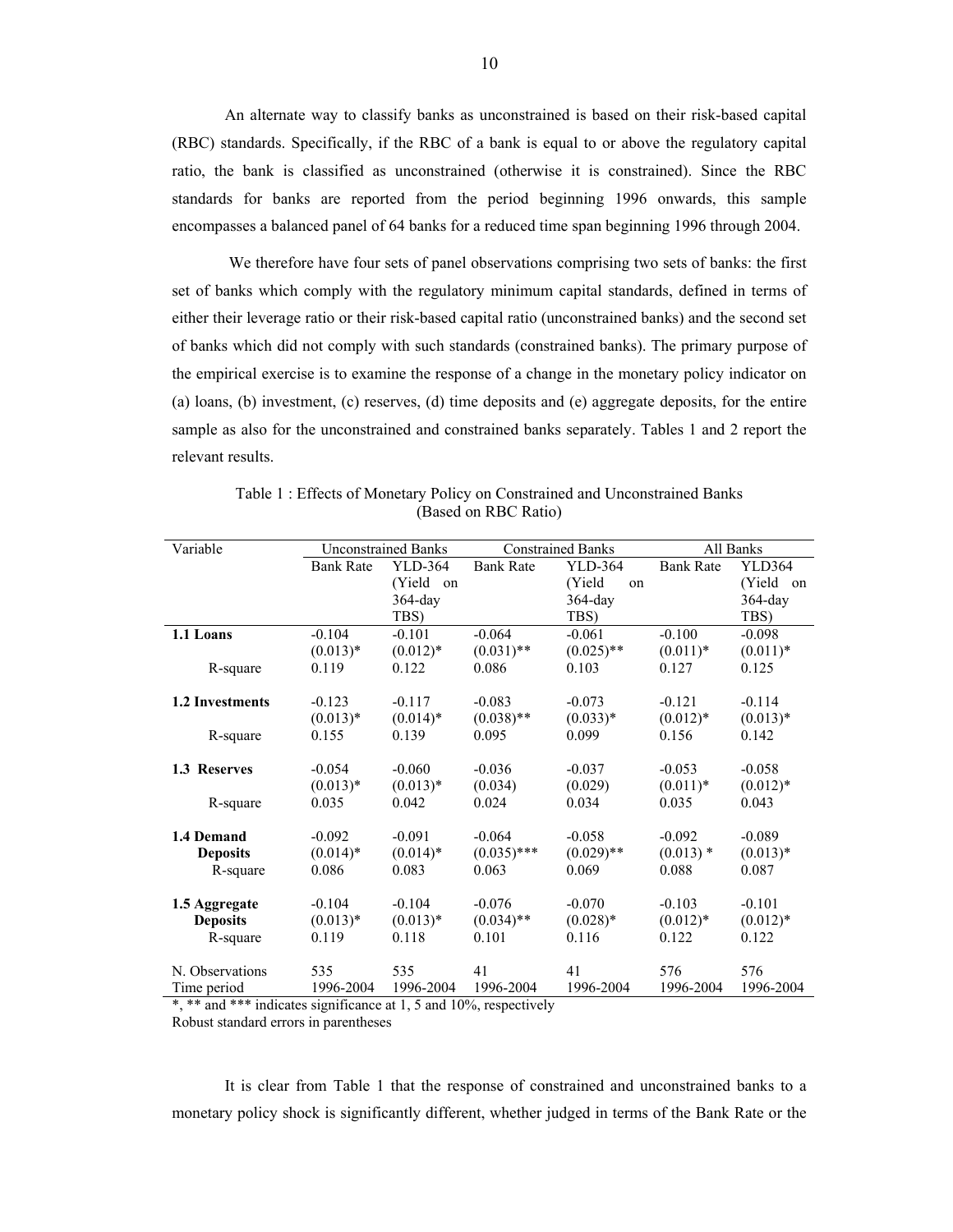yield on 364 day T-bill rate. Specifically, as predicted by the theoretical model, constrained banks exhibit a more pronounced (negative) response to the monetary shock *vis-à-vis* unconstrained banks. A bank experiencing a lack of equity is constrained to supply a volume of loans determined by its regulatory capital; a monetary contraction drains demand deposits and to the extent that such a loss is not offset by an increase in time deposits, the magnitude of the contraction in loan supply is far higher than for unconstrained banks.

Table 1 also presents the response of all banks (aggregate of constrained and unconstrained) to a contractionary monetary policy. What is interesting however is the fact that the overall response of banks is more akin to the response of unconstrained banks. This finding is a straightforward application of the Haltiwanger-Waldman (1991) proposition (number 6), which observes that one group of agents (in this case, the unconstrained banks), which have a disproportionate importance-relative to its own share over the total number of agents-is influential in shaping the aggregate equilibrium.

| Variable        | <b>Unconstrained Banks</b> |               | <b>Constrained Banks</b> |              | All Banks        |                   |
|-----------------|----------------------------|---------------|--------------------------|--------------|------------------|-------------------|
|                 | <b>Bank Rate</b>           | YLD-364       | <b>Bank Rate</b>         | YLD-364      | <b>Bank Rate</b> | YLD-364           |
|                 |                            | (Yield)<br>on |                          | (Yield<br>on |                  | (Yield)<br>on     |
|                 |                            | 364<br>dav    |                          | 364<br>day   |                  | 364<br>day        |
|                 |                            | TBs)          |                          | TBs)         |                  | TB <sub>s</sub> ) |
| 2.1 Loans       | $-0.117$                   | $-0.112$      | $-0.170$                 | $-0.144$     | $-0.144$         | $-0.127$          |
|                 | $(0.012)*$                 | $(0.013)*$    | $(0.014)$ *              | $(0.015)*$   | $(0.009)*$       | $(0.009)*$        |
| R-square        | 0.206                      | 0.196         | 0.279                    | 0.178        | 0.242            | 0.181             |
|                 |                            |               |                          |              |                  |                   |
| 2.2 Investments | $-0.131$                   | $-0.127$      | $-0.188$                 | $-0.160$     | $-0.159$         | $-0.142$          |
|                 | $(0.014)*$                 | $(0.015)*$    | $(0.014)$ *              | $(0.016)*$   | $(0.010)*$       | $(0.011)*$        |
| R-square        | 0.208                      | 0.200         | 0.307                    | 0.197        | 0.257            | 0.194             |
|                 |                            |               |                          |              |                  |                   |
| 2.3 Reserves    | $-0.066$                   | $-0.072$      | $-0.119$                 | $-0.103$     | $-0.093$         | $-0.086$          |
|                 | $(0.014)*$                 | $(0.016)*$    | $(0.013)*$               | $(0.015)*$   | $(0.010)*$       | $(0.011)*$        |
| R-square        | 0.055                      | 0.067         | 0.165                    | 0.109        | 0.102            | 0.084             |
|                 |                            |               |                          |              |                  |                   |
| 2.4 Demand      | $-0.108$                   | $-0.105$      | $-0.147$                 | $-0.125$     | $-0.128$         | $-0.114$          |
| <b>Deposits</b> | $(0.014)*$                 | $(0.015)*$    | $(0.015)*$               | $(0.016)*$   | $(0.010)*$       | $(0.011)*$        |
| R-square        | 0.142                      | 0.139         | 0.199                    | 0.127        | 0.171            | 0.130             |
|                 |                            |               |                          |              |                  |                   |
| 2.5 Aggregate   | $-0.110$                   | $-0.112$      | $-0.173$                 | $-0.147$     | $-0.141$         | $-0.128$          |
| <b>Deposits</b> | $(0.013)*$                 | $(0.014)$ *   | $(0.014)$ *              | $(0.015)*$   | $(0.009)*$       | $(0.010)*$        |
| R-square        | 0.162                      | 0.170         | 0.292                    | 0.188        | 0.225            | 0.174             |
|                 |                            |               |                          |              |                  |                   |
| N. Observations | 374                        | 374           | 376                      | 376          | 750              | 750               |
| Time period     | 1993-2004                  | 1993-2004     | 1993-2004                | 1993-2004    | 1993-2004        | 1993-2004         |

Table 2 : Effects of Monetary Policy on Constrained and Unconstrained Banks (Based on Leverage Ratio)

\*, \*\* and \*\*\* indicates significance at 1, 5 and 10%, respectively Robust standard errors in parentheses

 Table 2 reports the case where unconstrained is defined with reference to banks' leverage ratio. In this case, given that the proportion of unconstrained banks to total banks is of the same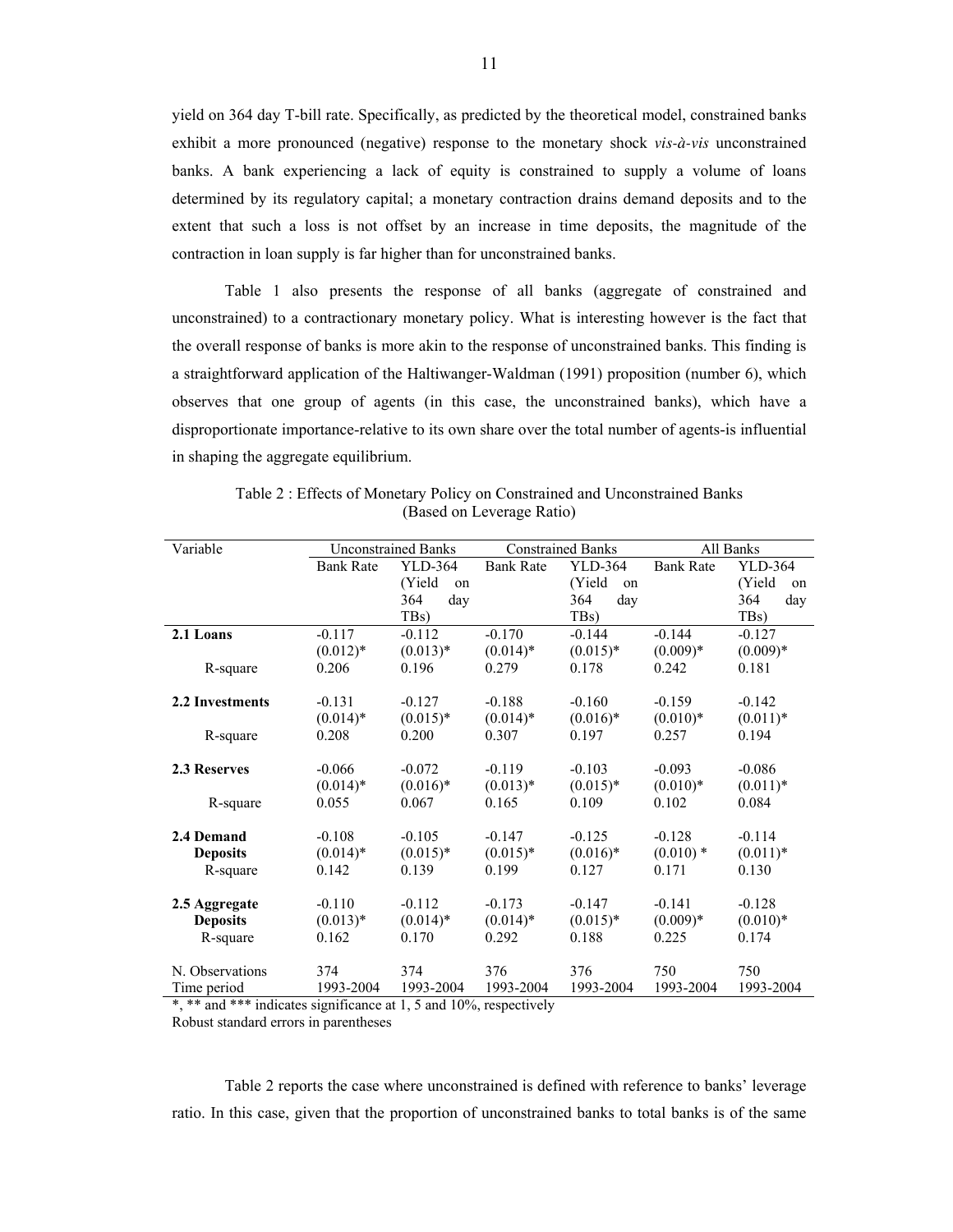order as the proportion of constrained to total banks, the results weakly support the theoretical premise that the response of investment, reserves and in particular, demand deposits of unconstrained banks is more or less matched by those of constrained banks.

 Not surprisingly therefore, the overall equilibrium, as defined by the response of all banks in the sample, is 'in between' those of constrained and unconstrained banks. What is clear in this case is that, in several instances, unconstrained banks exhibit a greater response to monetary contraction *vis-à-vis* constrained banks. This is consistent with the analytical framework which predicts that the interest sensitivity of demand and loans as also the 'relative risk parameter' will dictate the response of these two categories of banks.

#### **V**

#### **Concluding Observations**

 The results demonstrate that whether monetary policy can be made more or less effective in influencing bank lending depends on more than just whether banks are constrained under the revised Basel Accord. More importantly, the analysis indicates that the effect of a contractionary monetary policy will be significantly mitigated provided the proportion of unconstrained to constrained banks in the system is significantly high. From a macro standpoint, consistent with Bliss and Kaufman (2002), the implications are that if the goal of the monetary authority is to simultaneously provide credit to the economy and manage interest rates, the revised Basel Accord could pose challenges for monetary policy formulation.

 Existing research on the Basel Accord has raised the question of how revisions to the Accord are likely to influence the efficacy of monetary policy. To explore this issue, the paper extends the basic framework of Peek and Rosengren (1995a) and Kishan and Opiela (2000) to examine the efficacy of monetary policy (*via* the bank lending channel) under the revised capital standards. The findings reveal that the effectiveness of monetary policy to influence bank lending differs according to whether banks are, or are not, constrained by the risk-based capital standards. In addition, the effectiveness of monetary policy in influencing bank lending is also dependent on the credit quality of banks' loans and securities and the liquidity of banks' balance sheets. In addition, the findings indicate that the response is asymmetric: the relative liquidity of constrained banks' balance sheets and the credit quality of the banks' loans and securities are also critical components towards understanding how banks respond to changes in monetary policy.

#### **Notes**

- 1. A discussion on the Basel Accord and its rationale and implications for emerging economies is contained in Nachane *et al*. (2004; 2005).
- 2. As observed by the BIS (2004), '...the Committee has sought to arrive at significantly more risk-sensitive capital requirements that are conceptually sound and at the same time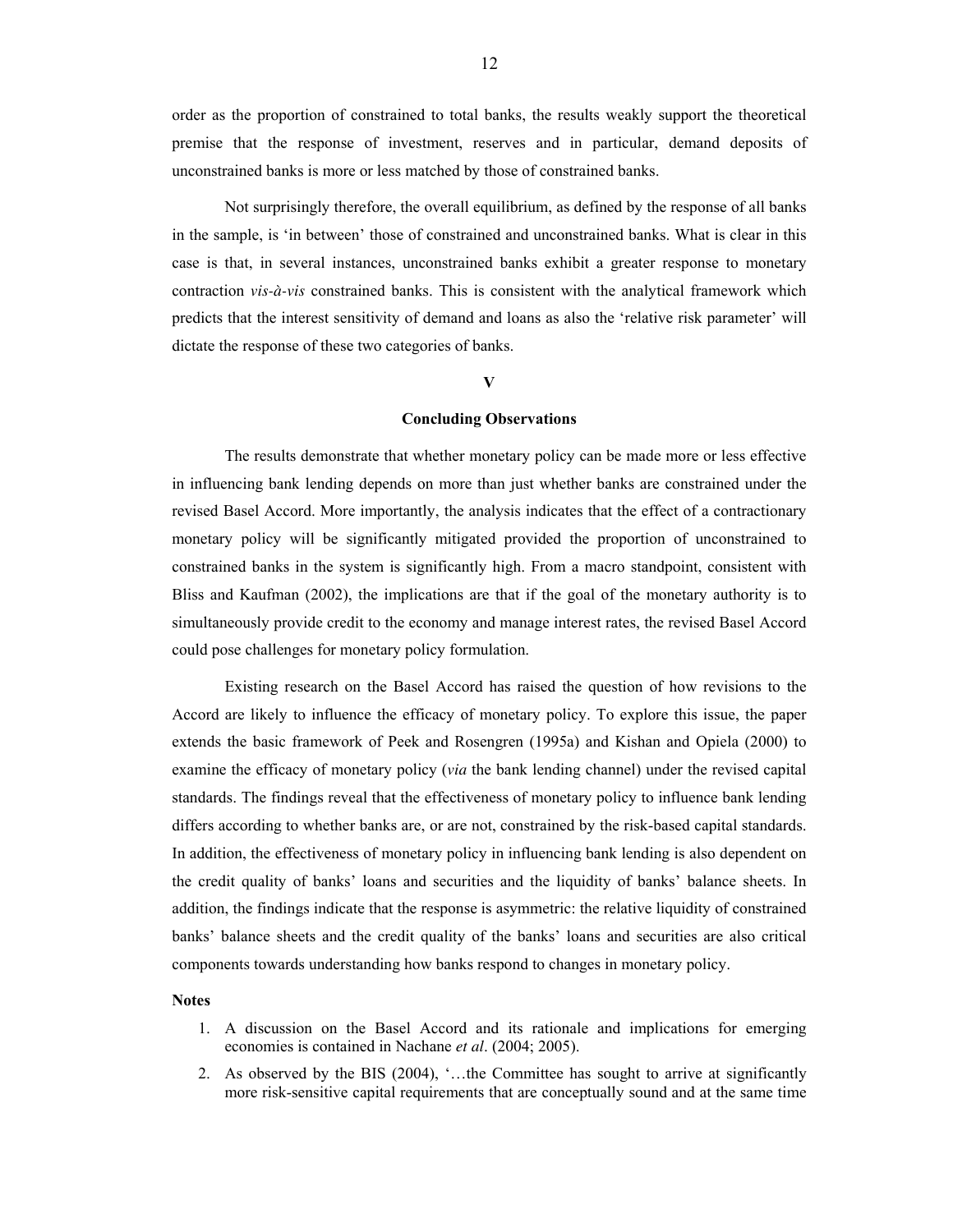pay due regard to particular features of the present supervisory and accounting systems in individual member countries'.

- 3. Clearly, a much richer setting would necessitate a multi-period model (Kopecky and Van Hoose, 2004); the present model, however, confines itself to the short-run adjustment by banks to changes in monetary policy.
- 4. Comprising of cash in hand and balances with monetary authorities
- 5. Banks are assumed to hold no excess reserves.
- 6. The fact that  $h_1$  is less than one signifies that banks do not invest their entire demand deposits in securities.
- 7. In contrast, Peek and Rosengren (1995a) and Kishan and Opiela (2000) assume all these interest rates respond equally to changes in the policy (Bank Rate) variable.
- 8. The ratio is currently fixed at 9% for Indian scheduled commercial banks (except RRBs).
- 9. For commercial loans,  $Ω$ <sub>L</sub> varies between 20 and 150% with the capital requirement, at the margin, on AAA-rated loans equal to 1.8% (0.9\*20%) and for loans rated BB- or lower, equal to 13.5% (0.9\*150%). This occurs because, under the external ratings approach, while  $\rho$  remains fixed at 9%,  $\Omega_L$  varies inversely with the external credit rating of the borrowing entity, with  $\Omega_L$  (in percentage) equaling 20, 50, 100 or 150.
- 10. By way of comparison, under the 1988 Accord, the risk-based capital requirements on loans and securities are invariant with respect to changes in credit ratings. In that case, (12a) and (12b) can be expressed as:  $\gamma_L = \rho \Omega_{\text{L}}^*$  with  $\partial \Omega_{\text{L}}^* / \partial c_L = 0$ ;  $\gamma_S = \rho \Omega_{\text{S}}^*$  with  $\partial \Omega^*$ <sub>S</sub>/ $\partial c_s$  = 0; where  $\rho$  is fixed and  $\Omega^*$ <sub>L</sub> and  $\Omega^*$ <sub>S</sub> are independent of changes in credit risk.
- 11. We assume  $\Omega_L > \Omega_s$ . Economically, this would mean that the risk-weight on loans exceeds that on securities. This is in line with the risk-weights as advocated by regulators.
- 12. To see this, note that for commercial loans,  $\Omega_L$  varies between 20 and 150%. Accordingly, the *relative risk* parameter  $(\rho \Omega_S / \rho \Omega_L) = (0.9*0.20/0.9*1.5) = 0.13$  for commercial loans rated BB- or lower. For commercial loans rated AA- or better,  $(\rho \Omega_S / \rho \Omega_L) = (0.9 \cdot 0.20 / 0.9 \cdot 0.20) = 1.0$
- 13. Several studies in the literature, notably, Kashyap and Stein (1994) and Blum and Hellwig (1995) employ this assumption.
- 14. The expanded sample comprises of 27 public sector banks, 15 old private banks, 8 *de novo* private banks and 14 foreign banks.
- 15. This unbalancedness for the year 1995 and the later years arises because one new private bank became operational in 1996 although most others became operative in 1995.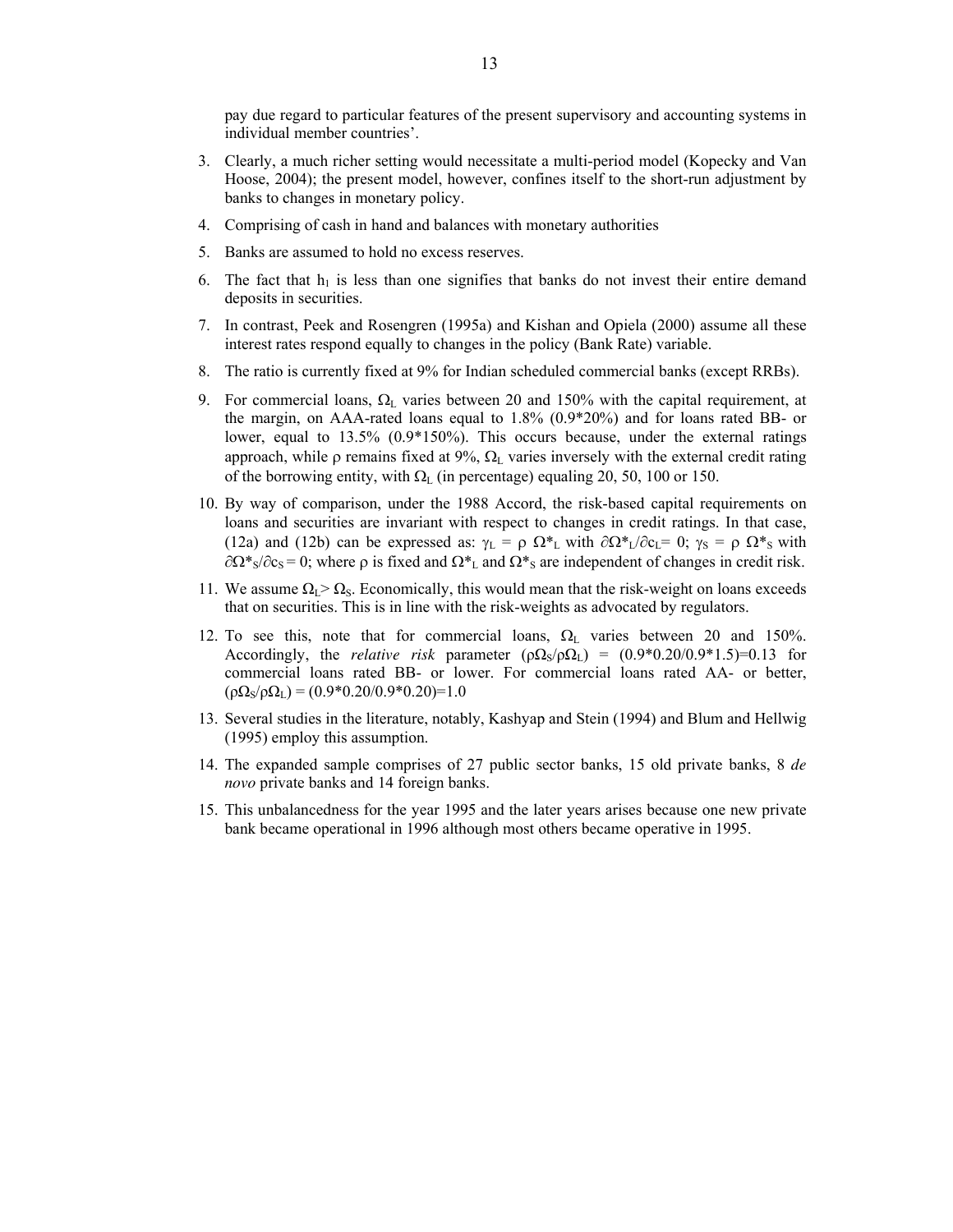#### **References**

- Aggarwal, Raj and Kevin Jacques (1998), 'A Simultaneous Equations Estimation of the Impact of Prompt Corrective Action on Bank Capital and Risk', in *Financial Services at the Crossroads: Capital Regulation in the 21st Century*, Federal Reserve Bank of New York, Conference Volume.
- Bank for International Settlements (2004), *Basel II: International Convergence of Capital Measurement and Capital Standards: A Revised Framework*, June, BIS: Basel.
- Berger, Allan N and Gregory Udell (1993), 'Do Risk-Based Capital Allocate Bank Credit and Cause a "Credit Crunch" in the United States?', *Journal of Money, Credit, and Banking*, 26: 585-628.
- Bernanke, Ben and Alan Blinder (1992), 'The Federal Funds Rate and the Channels of Monetary Transmission, *American Economic Review*, 82: 901-921.
- Bliss, Robert and George Kaufman (2002), 'Bank Pro-cyclicality, Credit Crunches and Asymmetric Monetary Policy Effects', *Federal Reserve Bank of Chicago Working Paper*  No.18.
- Blum, Jurg and Martin Hellwig (1995), 'The Macroeconomic Implications of Capital Adequacy Requirements for Banks', *European Economic Review*, 39: 739-749.
- Caruana, Jaime (2004), 'Announcement of Basel II', Remarks at the Press Conference announcing the publication of Basel II.
- Chami, Ralph and Thomas Cosimano (2001), 'Monetary Policy with a Touch of Basel', *IMF Working Paper* No.151, IMF; Washington DC.
- Cornett, Marcia and Hassan Tehranian (1994), 'An Examination of Voluntary versus Involuntary Security Issuances by Commercial Banks: The Impact of Capital Regulations on Common Stock Returns', *Journal of Financial Economics*, 35: 99-122.
- Furfine, Craig (2000), 'Evidence on the Response of US Banks to Changes in Capital Requirements', *BIS Working Paper* No.88, June.
- Ghosh, Saibal, Dilip M.Nachane, Aditya Narain and Satyananda Sahoo (2003), 'Capital Requirements and Bank Behaviour: An Empirical Analysis of Indian Public Sector Banks', *Journal of International Development*, 15: 145-156*.*
- Hall, Brian (1993), 'How Has the Basel Accord Affected Bank Portfolios?', *Journal of the Japanese and International Economies*, 7: 408-440.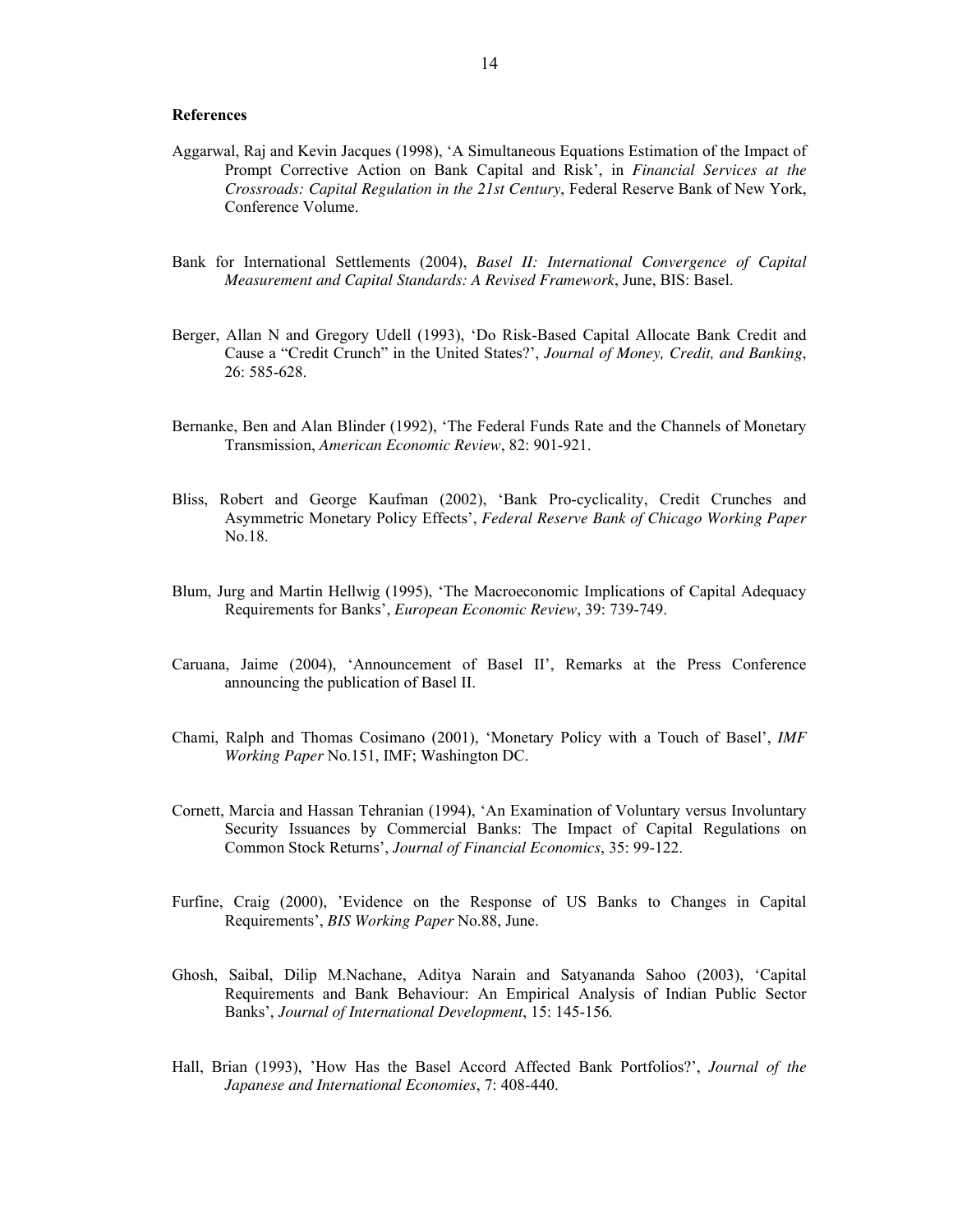- Haltiwanger, John C. and Michael Waldman (1991), 'Responders versus Non-responders: A New Perspective on Heterogeneity', *Economic Journal*, 101: 105-1102.
- Hancock, Diana and James A Wilcox (1993), 'Bank Structure and Portfolio Composition', in Bank Structure and Competition, *Federal Reserve Bank of Chicago*, May, 502-520.
- Haubrich, Jerry G. and Paul Watchel (1993), 'Capital Requirements and Shifts in Commercial Banks Portfolios', *Federal Reserve Bank of Cleveland*, 29: 2-15.
- Jackson, P. C.Furfine, H. Groeneveld, D. Hancock, D. Jones, W. Perraudin, L. Radecki and M. Yoneyama (1999), *Capital Requirements and Bank Behavior: The Impact of the Basel Accord*, Basel Committee on Banking Supervision, *Working Paper* No. 1, Basel: Switzerland.
- Jacques, Kevin and Peter Nigro (1997), 'Risk-based Capital, Portfolio Risk and Bank Capital: A Simultaneous Equations Approach', *Journal of Economics and Business*, 49: 533-548.
- Kashyap, Anil and Jeremy C.Stein (1994), 'Monetary Policy and Bank Lending', in N.G.Mankiw (*ed*) *Monetary Policy,* University of Chicago Press: NBER.
- Kashyap, Anil and Jeremy C.Stein (2000), 'What Do a Million Observations on Banks Say About the Transmission of Monetary Policy', *American Economic Review,* 90: 407-428.
- Kishan, Ruby P. and Timothy P.Opiela (2000), 'Bank Size, Bank Capital and the Bank Lending Channel', *Journal of Money, Credit and Banking*, 32: 121-141.
- Kopecky, Ken and David Van Hoose (2004), 'A Model of the Monetary Sector with and without Binding Capital Requirements', *Journal of Banking and Finance*, 28: 633-646.
- Litan, Robert (1987), *What Should Banks Do*?, Brookings Institution Press: Washington DC.
- Monfort, Brieuc and Christian Mulder (2000), 'Using Credit Ratings for Capital Requirement on Lending to Emerging Market Economies: Possible Impact of Basel Accord', *IMF Working Paper* No.69, IMF: Washington DC.
- Nachane, Dilip M and Saibal Ghosh (2004), 'Credit Rating and Bank Behavior in India: Possible Implications of the New Capital Accord', *Singapore Economic Review*, 49: 37-54.
- Nachane, Dilip M., Partha Ray and Saibal Ghosh (2004), 'The New Basel Capital Accord: A Primary Indian Perspective', *Journal of the Indian School of Political Economy,* October-December, 589-622.